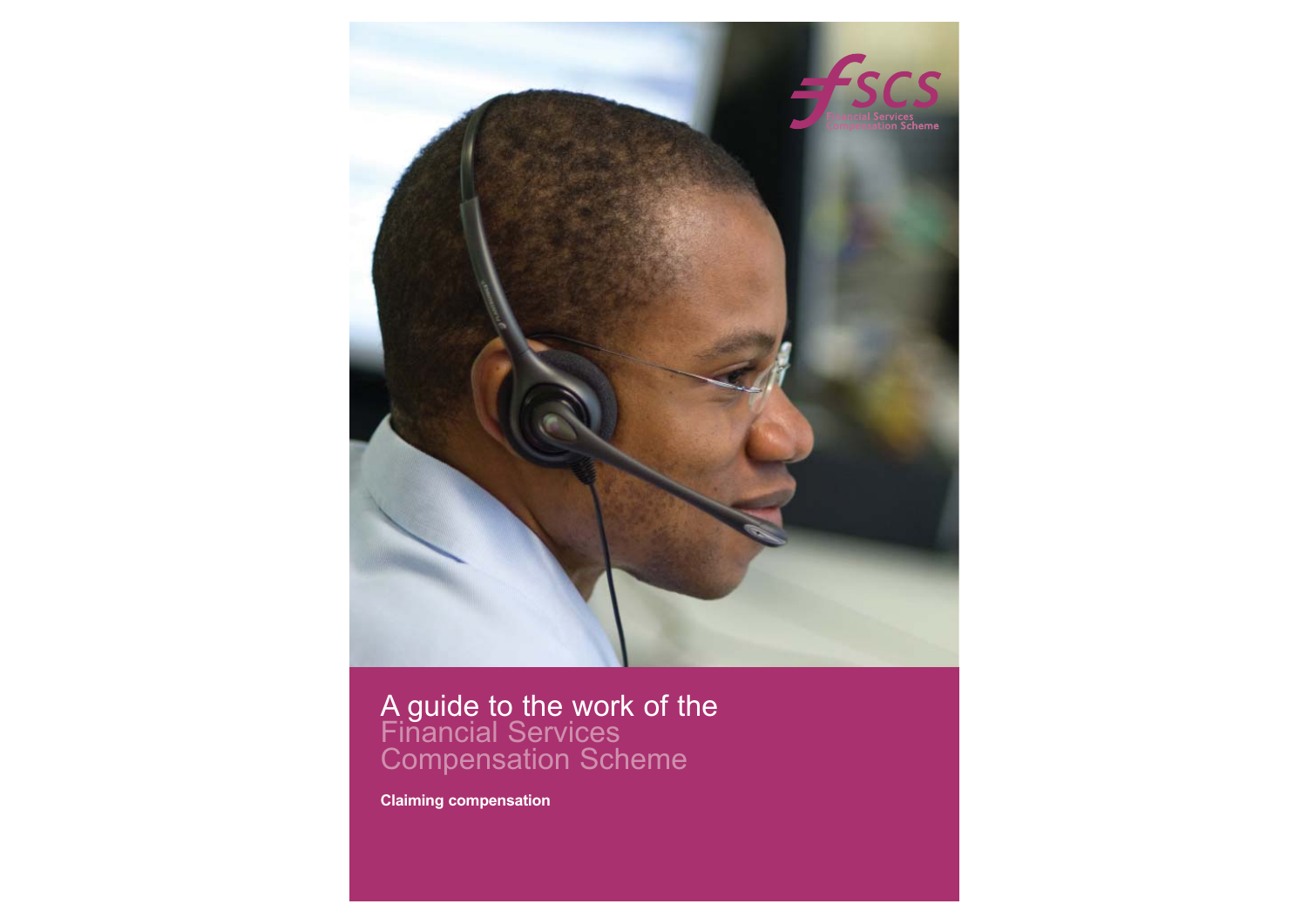### **Contents**

| About the Financial Services Compensation Scheme | 4  |
|--------------------------------------------------|----|
| What the Scheme covers                           | 5  |
| Limitations of the Scheme: the main points       | 8  |
| Points to remember                               | 9  |
| Claiming compensation                            | 10 |
| How to contact FSCS                              | 10 |
| Compensation payments                            | 11 |
| Complaints                                       | 12 |
| Frequently asked questions                       | 13 |
| The regulator and the ombudsman                  | 15 |
| Other professional bodies                        | 16 |
| For your notes                                   | 18 |

Photographs: Philip Wolmuth www.philipwolmuth.com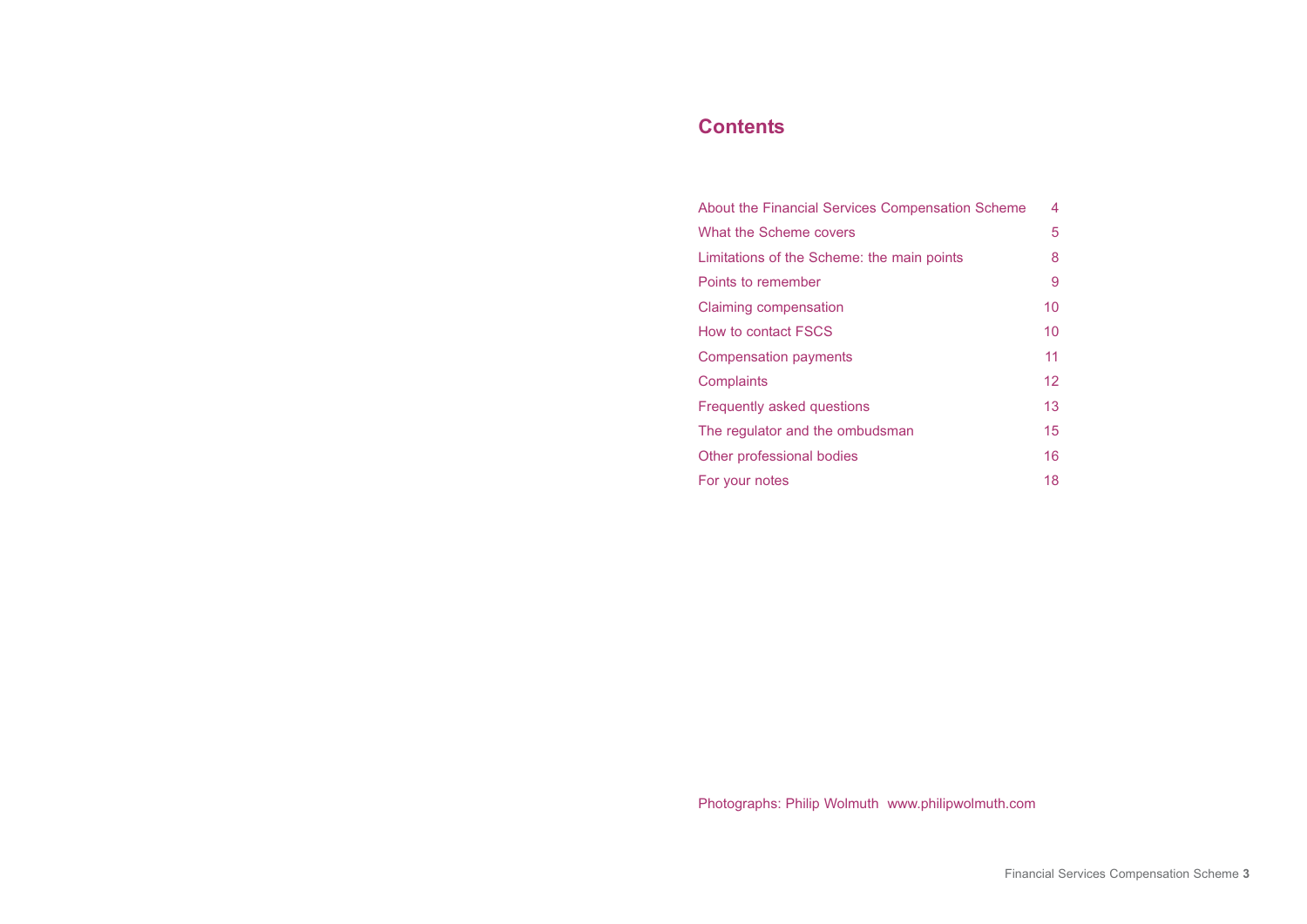

## **About the Financial Services Compensation Scheme**

The Financial Services Compensation Scheme (FSCS) is the UK's statutory fund of last resort for customers of financial services firms.

This means FSCS can pay compensation to consumers if a firm is unable, or likely to be unable, to pay claims against it. FSCS is an independent body set up under the Financial Services and Markets Act 2000 (FSMA). We do not charge individual consumers for using our service.

FSCS covers business conducted by firms authorised by the Financial Services Authority (FSA), the independent "watchdog" set up by law to regulate financial services in the UK, and protect the rights of retail consumers. Further details about the FSA are on page 15.

The rules for FSCS are made by the FSA. We must abide by these rules. They set out which types of claim are eligible for compensation and limit how much compensation we are allowed to pay (see page 11). Compensation is only paid for financial loss.

#### **Where FSCS fits in**

If you have a complaint or claim against an authorised firm that is still trading, you should contact that firm directly. If your complaint is not resolved, you can contact the Financial Ombudsman Service (FOS). See page 15 for further details.

If you have a claim against a firm that has stopped trading you should first try to contact the firm to see if it can pay your claim. The FOS may be able to help in certain situations.

If the firm cannot pay claims against it, FSCS may be able to help. We can pay compensation if an authorised firm is unable, or likely to be unable, to pay claims against it. We describe this as being "in default".

### **What the Scheme covers**

#### **Deposits**

FSCS provides protection for customers of authorised firms that take deposits, such as banks, building societies and credit unions.

If a firm is unable to repay its depositors, or is likely to be unable to do so, the Scheme will be triggered. This may happen, for example, if a firm is subject to an insolvency action, such as liquidation or administration. The Scheme may also be triggered when the FSA considers that an authorised firm is unable to repay its depositors, or is likely to be unable to do so.

#### **Which deposit-takers are covered by the Scheme?**

- UK banks authorised by the FSA, including their branches in the European Economic Area (EEA).
- EEA banks if they have joined the UK scheme in order to top up the cover available from their home state compensation scheme for deposits taken by their UK branches.
- Non-EEA banks for deposits taken by their UK branches.
- Building societies in the UK.
- Credit unions (but not in Northern Ireland).

Deposit-takers in the Channel Islands and Isle of Man **are not covered** by the Scheme.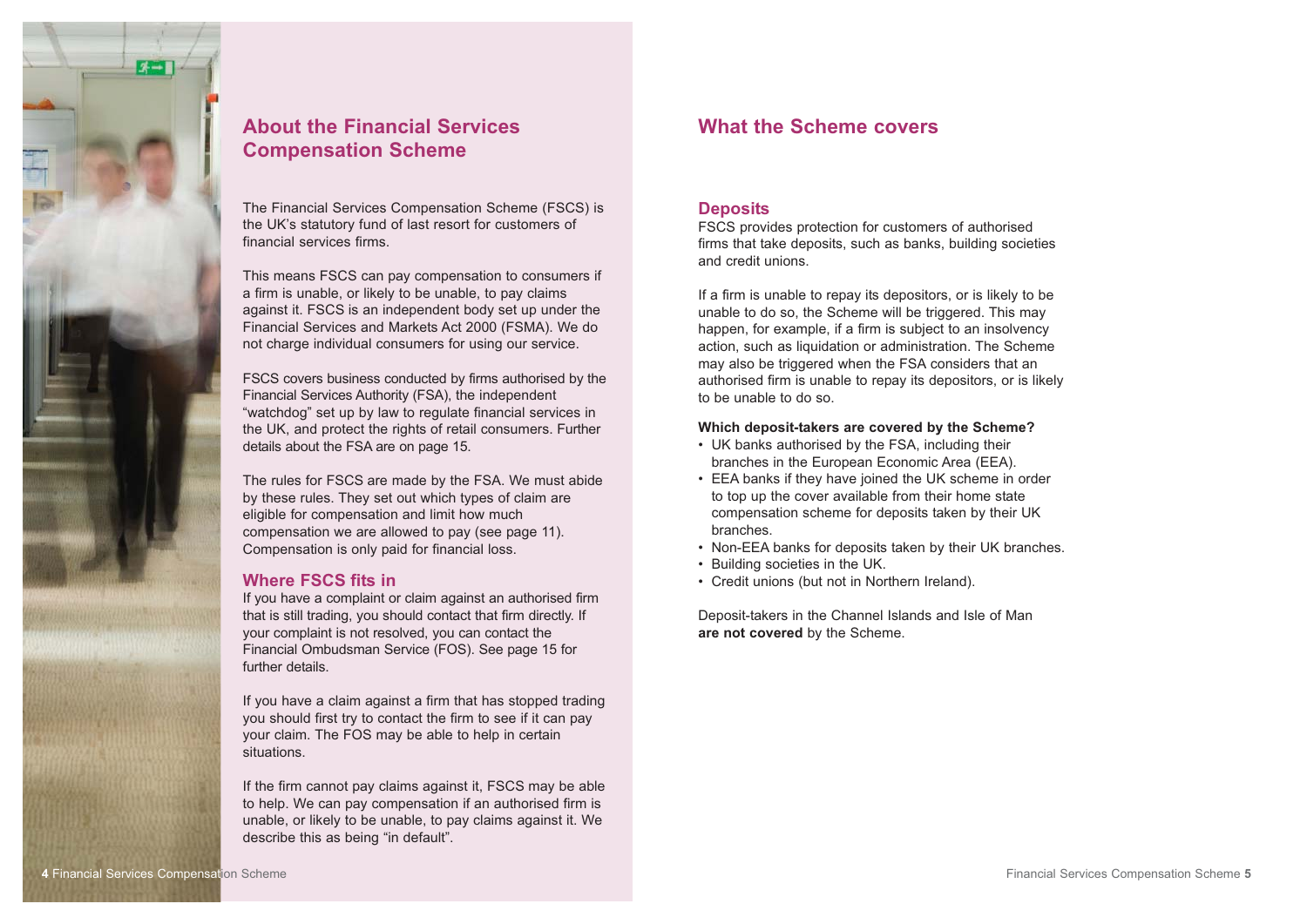### **What the Scheme covers**



#### **General and life insurance firms**

FSCS provides protection if an authorised insurer is unable to pay claims against it, for example if it has been placed in provisional liquidation or administration.

If a firm is unable to pay claims against it, we will try to safeguard policyholders, for example by arranging for their policies to be transferred to another firm. If this is not possible, we can pay compensation.

Policyholders are eligible for protection for most contracts issued in the UK. Lloyd's policies are covered from 1 January 2004.

In some cases policyholders may be protected for contracts issued by insurers in the EEA, Gibraltar, Channel Islands or Isle of Man for risks in the UK, where the firm is authorised in the UK by the FSA. Certain policies issued before 1 December 2001 for risks elsewhere in the world may also be protected.

Insurance contracts covered include life insurance policies such as pensions, annuities and endowments; and general insurance contracts such as motor, home and employers' liability insurance. We do not cover re-insurance or marine, aviation, transport business and, from 1 December 2001, credit insurance.

#### **General insurance policies advice and arranging**

From 14 January 2005 consumers are eligible for protection if they buy general insurance policies through an authorised firm in the UK, or in some cases a firm's branch in the EEA.

The Scheme is triggered if an authorised firm goes out of business and cannot meet claims against it.

We may be able to help if, for example:

- you believe you have been mis-sold an insurance policy and have lost money;
- the firm becomes insolvent and can't return money owed to you;
- you are a victim of fraud.

#### **Investments**

FSCS provides protection if an authorised firm is unable to pay claims against it. For example:

- if you suffer losses arising from bad investment advice, negligent investment management or misrepresentation;
- when an authorised investment firm goes out of business and cannot return your investments or money owed to you.

Investments covered include stocks and shares, unit trusts, futures and options, personal pension plans and other long-term policies such as endowments.

We can pay compensation for bad advice, negligent investment management or misrepresentation only if this took place on or after 28 August 1988 (and after the firm became authorised).

### **Home finance (e.g. mortgage) advice and arranging**

From 31 October 2004 home finance (e.g. mortgage) advice and arranging is protected by FSCS. We may be able to pay compensation if you make a claim against an authorised firm and it cannot pay your claim.

#### For example:

- if the firm advised you to enter into a mortgage agreement that was unsuitable for you and you have lost money as a result;
- if the firm becomes insolvent and cannot return money owed to you.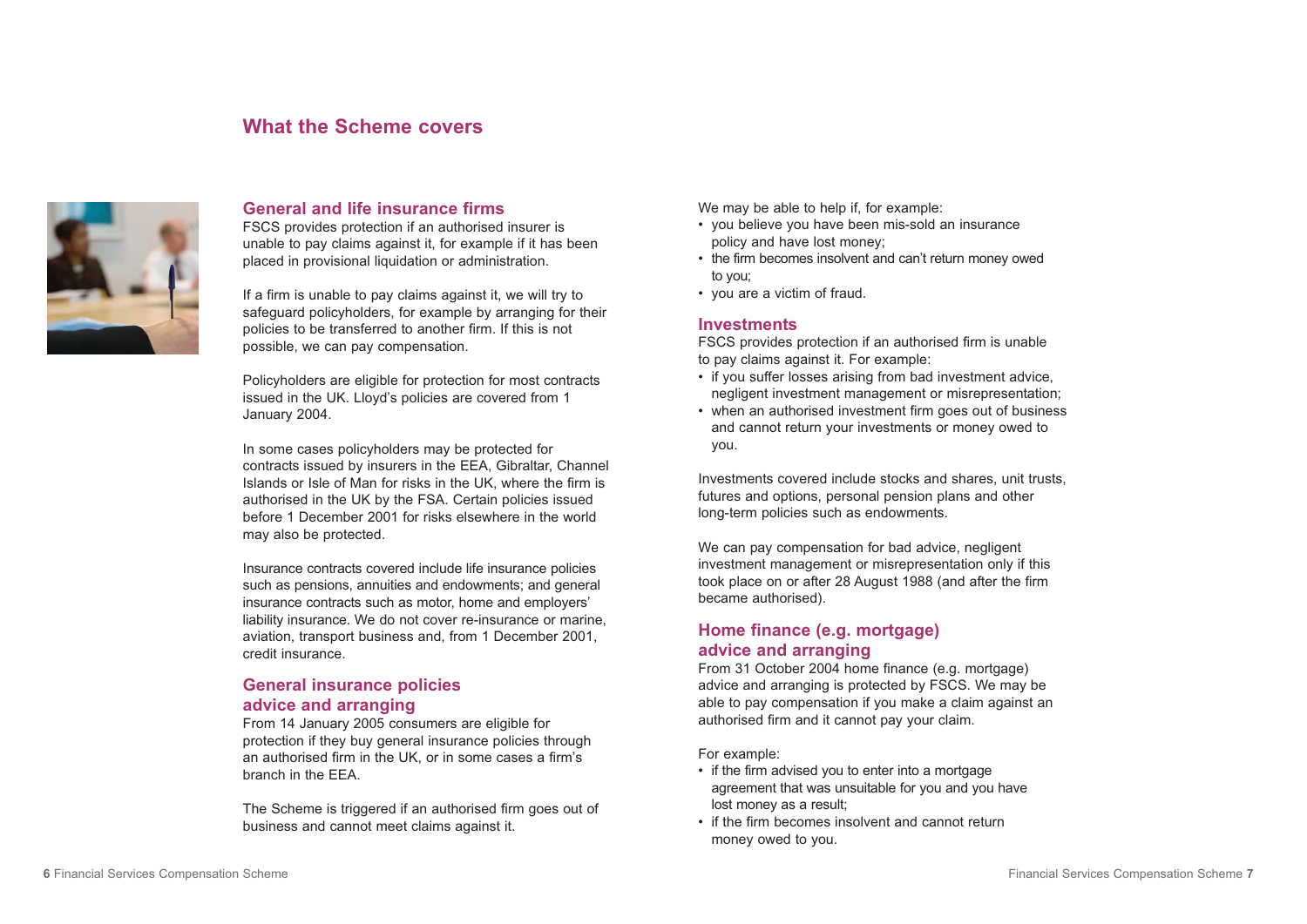

### **Limitations of the Scheme: the main points**

**Under our rules, there are limits to the protection FSCS can provide.** 

#### **Here are the main points:**

- The Scheme was set up mainly to assist private individuals, although some smaller businesses are also covered. Larger businesses are generally excluded, although there are some exceptions to this (in particular for compulsory insurance).
- We can pay compensation only if an authorised firm is unable, or likely to be unable, to meet the claims against it. We carry out an investigation to establish this.
- There are limits to the amounts of compensation we can pay (see page 11) and compensation only covers financial loss.

#### **Important dates:**

- For investment claims, if your claim relates to business conducted before 28 August 1988 we are unlikely to be able to help you.
- For home finance (e.g. mortgage) advice and arranging, we will only be able to help you if your claim relates to business conducted on or after 31 October 2004. These activities were not protected by FSCS before this date.
- For claims relating to advice or arranging of general insurance policies, we will only be able to help you if your claim relates to business conducted on or after 14 January 2005. These activities were not protected by FSCS before this date.

Slightly different rules apply if you have a claim against an insurance firm or a bank that was insolvent before FSCS became operational (1 December 2001), or a claim against an investment firm that was declared in default before FSCS became operational. The claim is covered by the rules governing the separate compensation schemes that existed before that date, although we will handle the claim. FSCS became the single compensation scheme on 1 December 2001, replacing the former schemes.

### **Points to remember**

### **Is the firm still trading?**

If you have a complaint or claim against a firm that is still trading, you should contact that firm directly. If your complaint is not resolved, you can contact the Financial Ombudsman Service (FOS). For contact details see page 15.

### **Is the firm "in default"?**

Even if a firm is no longer trading it may be able to pay your claim. As the UK's statutory fund of last resort, FSCS can only help consumers if a firm is unable to pay claims against it, or is likely to be unable to do so.

You can find out whether we have declared a firm in default by using the default check service on our website at www.fscs.org.uk, or by phoning our Customer Services Team on 020 7892 7300.

If the firm has not already been declared in default by us and you believe it is unable to pay claims against it, please contact us and we will investigate the position.

### **Is your claim protected by FSCS?**

Unfortunately, on some occasions we will be unable to help you. To be protected by FSCS you need to be eligible under our rules, which are made by the FSA. The rules set out which types of claim are eligible for compensation and limit how much compensation we are allowed to pay.

We can pay compensation only if a firm is in default. There are limits to the amounts of compensation we can pay, and compensation is only paid for financial loss.



**8** Financial Services Compensation Scheme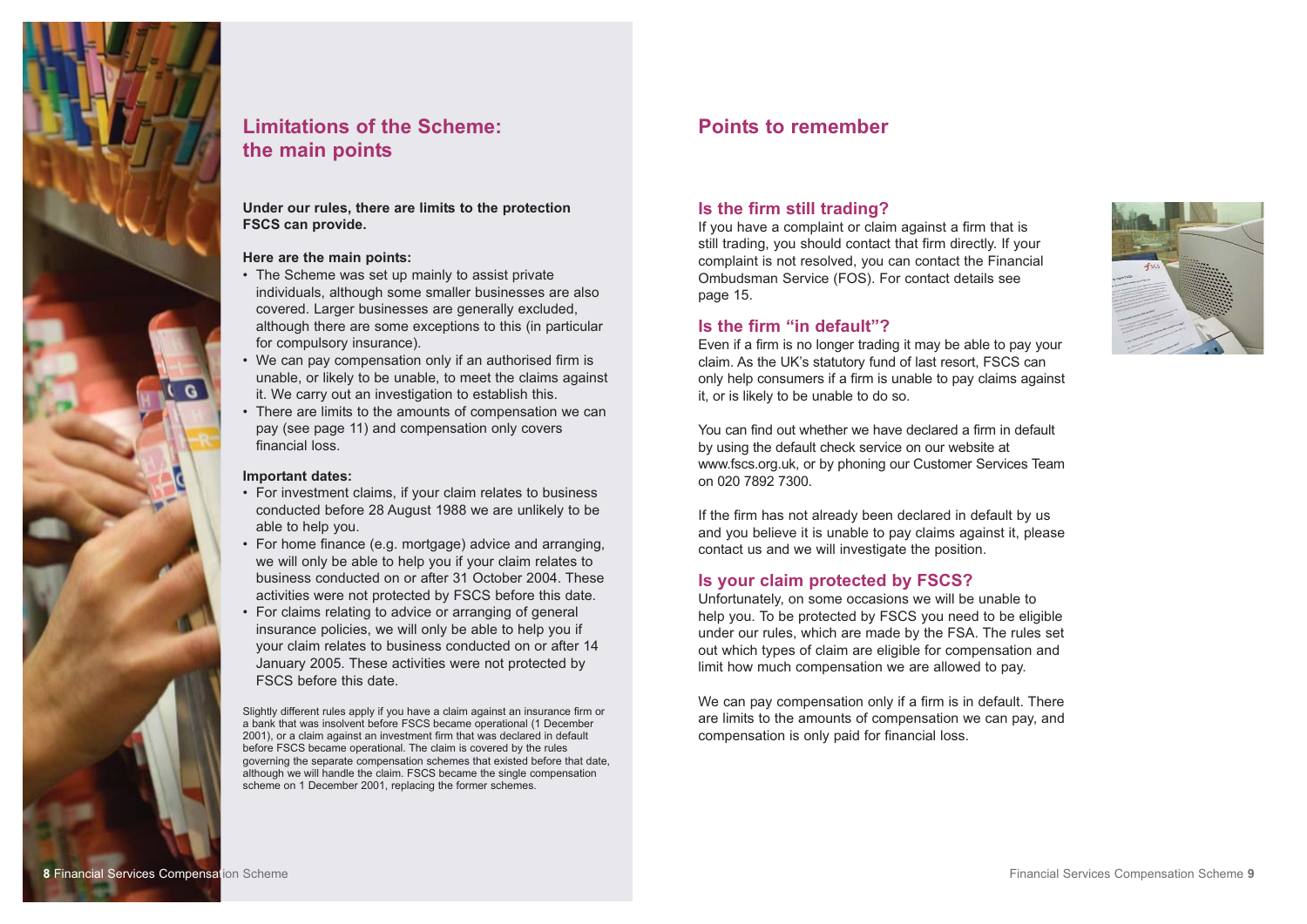To accompany this booklet, FSCS produces separate information sheets which explain in detail the processes we must go through when we consider your claim. The information sheet you receive will depend on the type of claim you have.

If you need an information sheet and did not receive one with this booklet, please contact us. Our contact details are below. You should also contact us if you think you have received the wrong information sheet.

#### **Application forms**

To claim compensation from us you will usually have to fill in an application form, which we send to you. The application form gives us the information we need to consider your claim. Please answer all the questions and provide as much information as you can. If you need any help filling in this form, please contact us.

#### **Claims against insurers**

Any queries relating to policies or claims against an insolvent insurer would usually be directed in the first instance to the appointed insolvency practitioners or runoff agents, who would generally handle these types of claims. FSCS would seek to ensure that policyholders had clear instructions on how to make a claim and what to do if they need immediate assistance. In all cases FSCS will try to work with any insolvency practitioner appointed to a firm in default.

#### **How to contact us**

FSCS, 7th Floor, Lloyds Chambers, 1 Portsoken Street, London E1 8BN Tel: 020 7892 7300 Fax: 020 7892 7301 www.fscs.org.uk e-mail: enquiries@fscs.org.uk

### **Claiming compensation Compensation payments**

When we have looked at your claim we will write and tell you if you are entitled to compensation and, if so, how much we can pay. There are limits to the amounts we can pay.

To receive compensation you will first need to sign an 'assignment of rights'. This is usually done when you complete your application form, and gives us the right to try to recover from the insolvent firm (and third parties) compensation paid by the Scheme. We will also try to recover any losses you have incurred that were not covered by our scheme, and, if we do, will pass them on to you.

After a firm has been declared in default, we generally aim to pay compensation within six months of receiving a completed application form. Some claims are completed much faster, however, in other cases delays may occur because of factors outside our control.

For example, we may have difficulty getting hold of important files, we may be waiting for information from a liquidator, or we may have many claims arising from a particular default which will take time to process.

If you are facing particular hardship, we will try to deal with your claim as a priority.

# **Compensation limits**

- Deposits\* up to the higher of £50,000 or €50,000 (100% of £50,000 or €50,000)
- Insurance\*\* 90% of the claim with no upper limit. Compulsory insurances are covered in full.
- Advice about and arranging of general insurance products\*\*\* – 90% of the claim with no upper limit. Compulsory insurances are covered in full.
- Investments\*\*\*\* up to £50,000 (100% of £50,000).
- Home finance (e.g. mortgage) advice and arranging\*\*\*\*\* – up to £50,000 (100% of £50,000).

\* Applicable from 30 June 2009. In the event of default, the Euro amount will be calculated by reference to the currency exchange rate on the day of default. For claims against firms in default: (i) before 1 October 2007 up to £31,700 (100% of £2,000 and 90% of £33,000); (ii) between 1 October 2007 and 6 October 2008 up to £35,000 (100% of £35,000); (iii) between 7 October 2008 and 29 June 2009 - up to £50,000 (100% of £50,000)

\*\* For claims against firms in default up to 31 December 2009 - 100% of the first £2,000, plus 90% of the balance

\*\*\* For claims against firms in default up to 31 December 2009 - 100% of the first £2,000, plus 90% of the balance

\*\*\*\* For claims against firms in default up to 31 December 2009 - up to £48,000 (100% of £30,000 and 90% of £20,000)

\*\*\*\*\* For claims against firms in default up to 31 December 2009 - up to £48,000 (100% of £30,000 and 90% of £20,000)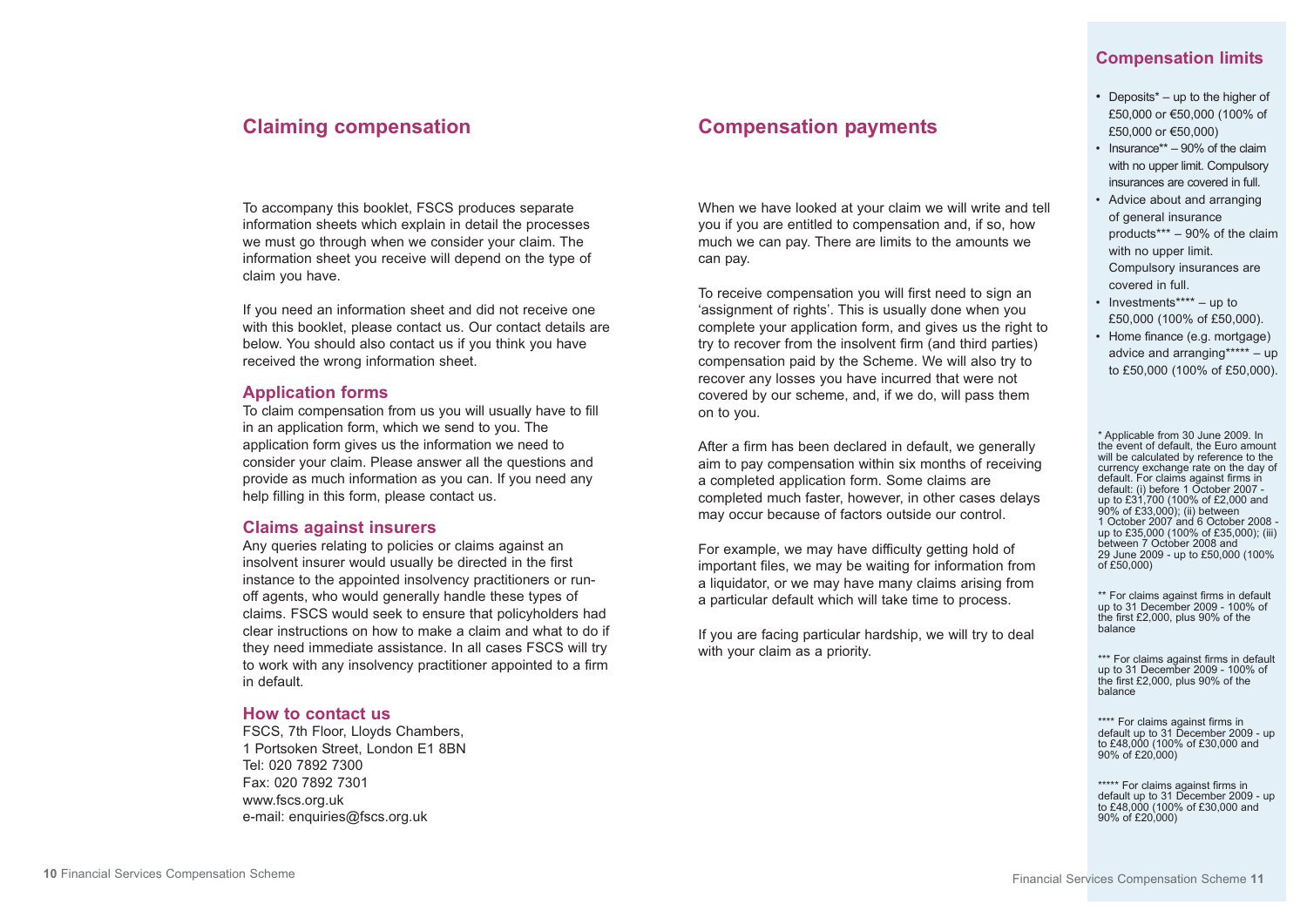### **Complaints**

### **What can I do if I am unhappy with the Scheme's decision on my claim?**

In some instances we cannot pay compensation, or we may not be able to compensate you fully for your losses. If this happens, we will always write to explain why. If you are not satisfied with our explanation, you can ask for your claim to be reviewed by a manager and ultimately an Executive Director. A copy of our review procedure is available on request.

### **What can I do if I am unhappy with the way the Scheme handled my claim?**

You can contact us. We have a formal complaints procedure with a number of stages. These include a review of the case by a manager, an Executive Director and, finally, an independent investigator if necessary.

You can download What to do if you're not happy, a leaflet outlining our procedures, from our website. For a printed copy telephone our Customer Services Team on 020 7892 7300 or e-mail: enquiries@fscs.org.uk.

### **What can I do if I am unhappy with the amount of compensation FSCS is offering me?**

There are limits to the amount of compensation we can pay, and compensation is only paid for financial loss. To be eligible for compensation you must have lost money because of your dealings with the firm. For example, for investment advice claims we need to establish that the investment was unsuitable for you and that you have suffered an actual financial loss as a result. The compensation we pay would try to take account of the position you would have been in had you not invested. FSCS cannot pay compensation just because an investment has not met your expectations.

### **Frequently asked questions**

#### **Q. How do you decide whether you can help me?**

**A.** Our rules are made by the Financial Services Authority (FSA) and set out which claims are eligible for protection. If you are not eligible for compensation under our rules, we will write and explain why.

#### **Q. How quickly should I make my claim?**

**A.** Once you discover there is a problem, contact us as soon as you can. If you are aware that we have declared a firm in default, you should claim compensation from us as soon as possible. In some instances you may be contacted by a liquidator, or us, to ask if you wish to make a claim.



#### **Q. How long will it take to process my claim?**

**A.** After a declaration of default, FSCS aims to process all claims within six months. However, this depends very much on the type of claim. For example, most credit union claims can be completed within four weeks. For other types of claim it may take longer, depending on how complex it is and on some factors that may be outside of our control, such as waiting for information from third parties.

#### **Q. What does "default" mean?**

**A.** As a fund of last resort, FSCS can only help consumers if a firm is unable, or likely to be unable, to pay claims against it. We describe this as being "in default". We will conduct an investigation to establish the financial position of a firm.

### **Q. The firm I dealt with is no longer trading but FSCS says it cannot help me. Why?**

**A.** FSCS is only able to help consumers if a firm cannot meet its own claims. We have no discretion to help consumers if a firm (or its principals) has enough assets or means to pay claims made against it, even if the firm has stopped trading.

### **Further information**

If you need further information about the way we have calculated the amount of compensation we can pay you, please contact us.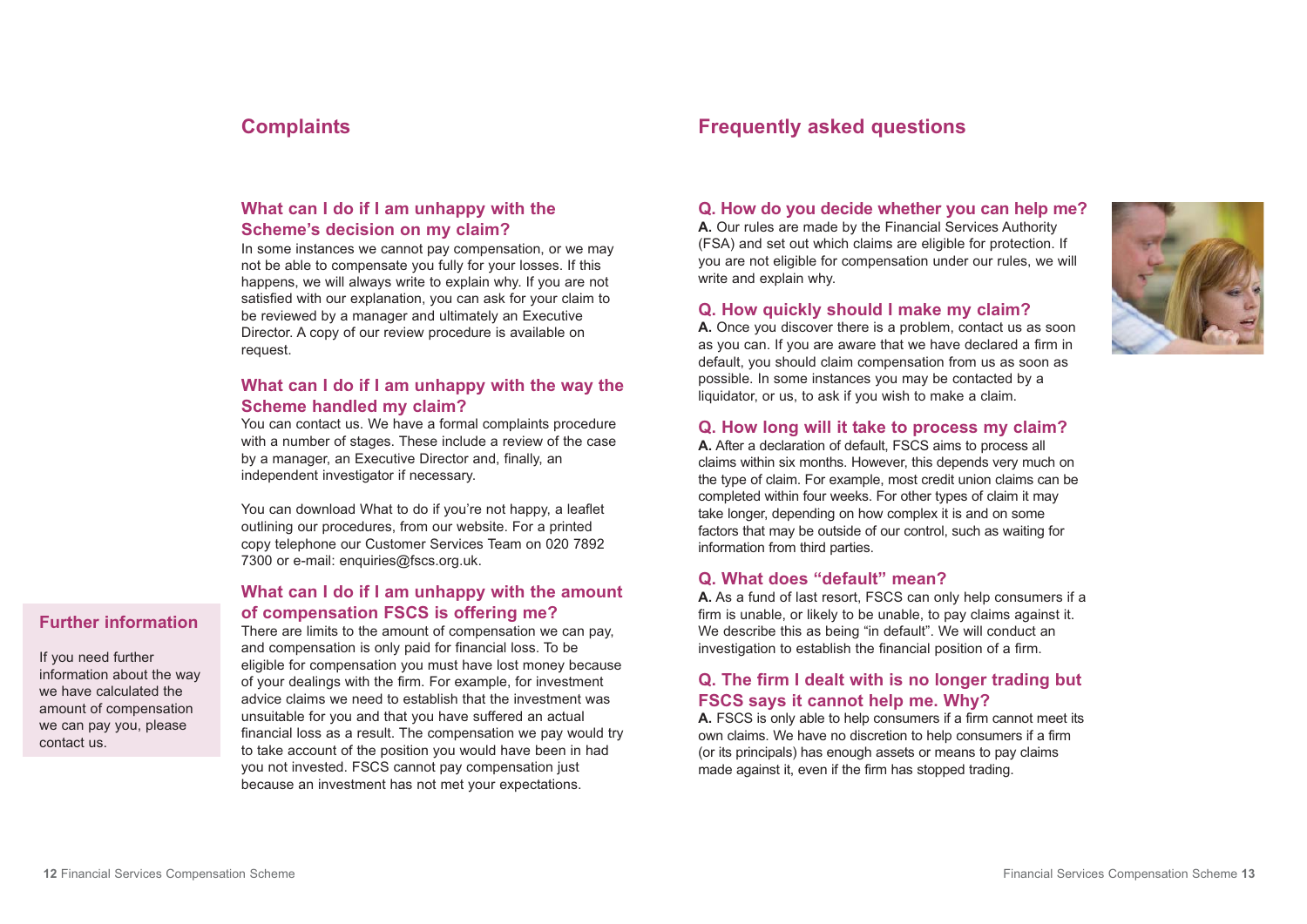### **Frequently asked questions**





#### **Q. Will I need legal or professional advice to make a claim?**

**A.** You do not need to claim through a solicitor, accountant or anyone else. Bringing a claim direct to the Scheme will not cost you anything. If you do decide to instruct someone to act for you, we will not usually be able to pay their fees.

### **Q. Are there any legal time limits on making a claim?**

**A.** Our rules set no time limit for making a claim for compensation to the Scheme, but your claim might be subject to legal time limits. If there are any legal time limits that prevent us from helping you, we will write and explain why. There are also some dates that may affect your ability to make a claim to us (see page 8).

### **Q. How will I know if a firm is a 'member' of FSCS?**

**A.** FSCS covers business conducted by firms authorised by the FSA. You can find out whether a firm is authorised by using the FSA's Firm and Person Check Service on its website, www.fsa.gov.uk/consumer, or by contacting its Consumer Helpline on 0845 606 1234.

### **Q. Will I be covered if I did business through the internet?**

**A.** Yes, provided the firm is authorised by the FSA and the claim is eligible under our rules.

### **Q. Can you compensate firms as well as individuals?**

**A.** The Scheme was set up mainly to help individuals, although some smaller businesses are also covered. Larger businesses are generally excluded, although there are some exceptions to this. Our rules set out which claims are eligible for protection and form part of the FSA Handbook of rules and guidance. Further details about the FSA are on page 15.

#### **The regulator**

The Financial Services Authority is the independent "watchdog" set up by law to regulate financial services in the UK, and protect the rights of retail consumers.

The FSA produces a range of user-friendly factsheets and booklets which are available from its website and helpline (see contact details).

By law, most financial services firms must be authorised by the FSA. The FSA ensures that all authorised firms are run in a prudent and financially sound way and regulates the way many (but not all) of them do business with consumers. If you use an authorised firm, you will have access to the Financial Ombudsman Service (FOS) and FSCS if something goes wrong.

You can find out whether a firm is authorised by using the FSA's Firm and Person Check Service on its website or by phoning its Consumer Helpline.

The FSA's website includes a list of known unauthorised firms that are targeting UK investors. The website also contains lots of general advice and information for consumers about buying financial services.

### **Further information**

A booklet giving further information about the work of the FSA, FOS and FSCS, and how the three organisations work together, is available from FSCS on request. You can also download it from our website at www.fscs.org.uk.

### **FSA contact details**

Consumer Helpline: 0845 606 1234 Minicom/textphone: 08457 300 104 Website: www.fsa.gov.uk/consumer

#### **The ombudsman**

The Financial Ombudsman Service (FOS) provides consumers with a free, independent service for resolving disputes with financial firms.

If a firm is still trading, you should complain directly to it. If you are not happy with how it deals with your claim, and you have exhausted its complaints procedures, you should contact FOS.

### **FOS contact details**

Consumer Helpline: 0845 080 1800 Website: www.financialombudsman.org.uk E-mail: complaint.info@financialombudsman.org.uk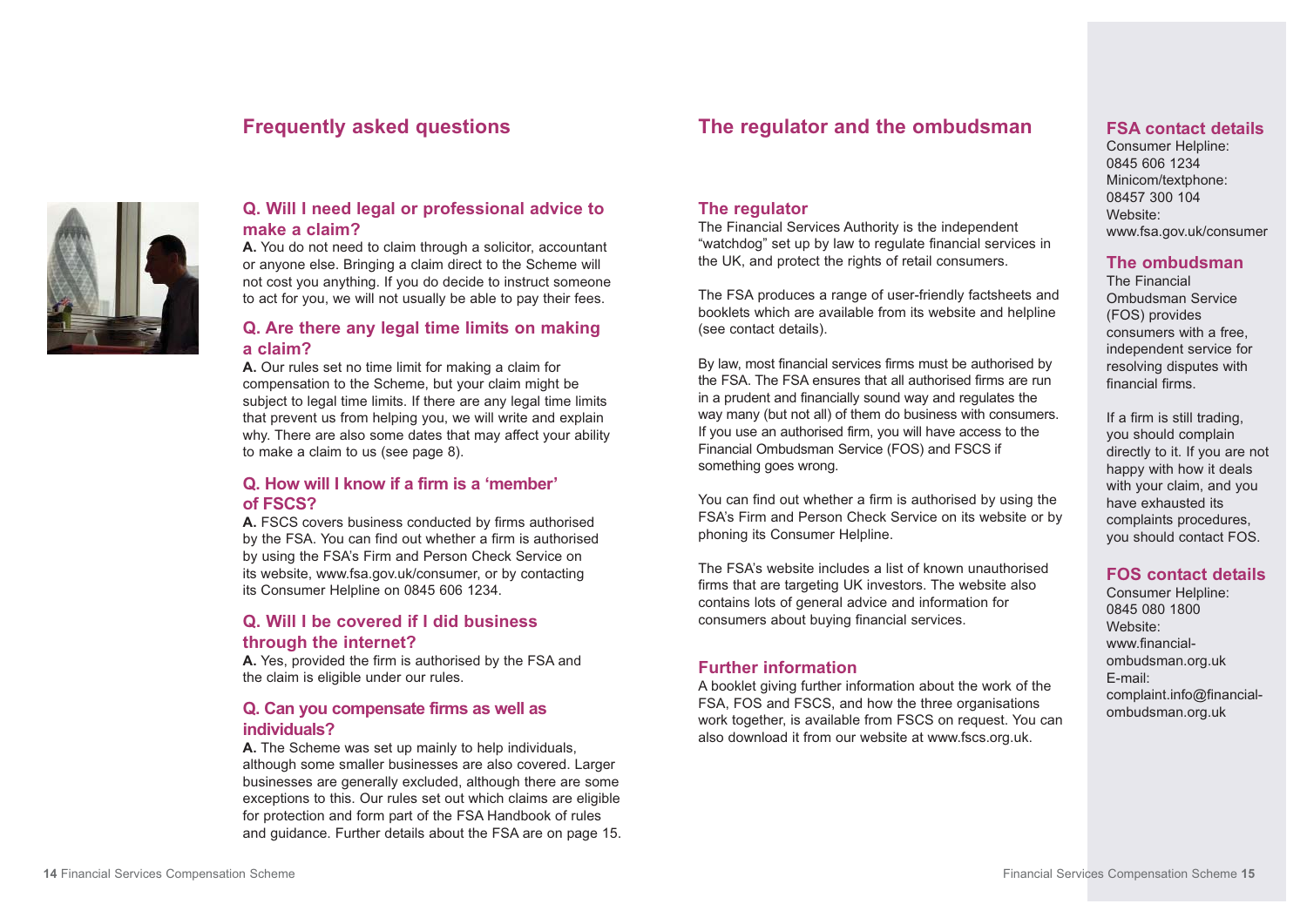### **Other professional bodies**

#### **Recognised professional bodies**

The Law Society has its own compensation arrangements for its members' investment business. Please contact:

**The Law Society (England & Wales)** The Law Society's Hall 113 Chancery Lane London WC2A 1PL Tel: 020 7242 1222 www.lawsociety.org.uk E-mail: info.services@lawsociety.org.uk **The Law Society of Scotland** 26 Drumsheugh Gardens **Edinburgh** EH3 7YR Tel: 0131 226 7411 www.lawscot.org.uk E-mail: lawscot@lawscot.org.uk

FSCS covers investment business claims against solicitors in Northern Ireland who are declared in default after 1 December 2001. If your claim is for business conducted before this date please contact:

**The Law Society of Northern Ireland** Law Society House 98 Victoria Street, Belfast BT1 3JZ Tel: 028 90 231614 www.lawsoc-ni.org E-mail: info@lawsoc-ni.org

### **Other professional bodies**

FSCS covers claims against accountants and actuaries who are declared in default after 1 December 2001, and for business conducted after this date. If your claim is for business conducted before this date, please contact the appropriate organisation below:

#### **Institute of Chartered Accountants in England and Wales (ICAEW)** Professional Conduct

**Directorate** Silbury Court, 412 - 416 Silbury Boulevard, Milton Keynes MK9 2AF Tel: 01908 546235 www.icaew.co.uk E-mail: psocomp@icaew.co.uk

**Institute of Chartered Accountants of Scotland** CA House 21 Haymarket Yards Edinburgh EH12 5BH Tel: 0131 347 0100 www.icas.org.uk E-mail: enquiries@icas.org.uk

**Institute of Chartered Accountants of Ireland** CA House 83 Pembroke Road Dublin 4

### Tel: 00 353 1 637 7200 www.icai.ie E-mail: ca@icai.ie

#### **Institute of Chartered Accountants of Ireland**

11 Donegall Square South Belfast BT1 5JE Tel: 028 90 321600 www.icai.ie E-mail: ca@icai.ie

#### **Association of Chartered Certified Accountants (ACCA)**

ACCA Connect 2 Central Quay 89 Hydepark Street Glasgow G3 8BW Tel: 0141 582 2000 www.accaglobal.com E-mail: info@accaglobal.com

#### **Institute of Actuaries**

Staple Inn Hall High Holborn London WC1V 7QJ Tel: 020 7632 2100 www.actuaries.org.uk E-mail: institute@actuaries.org.uk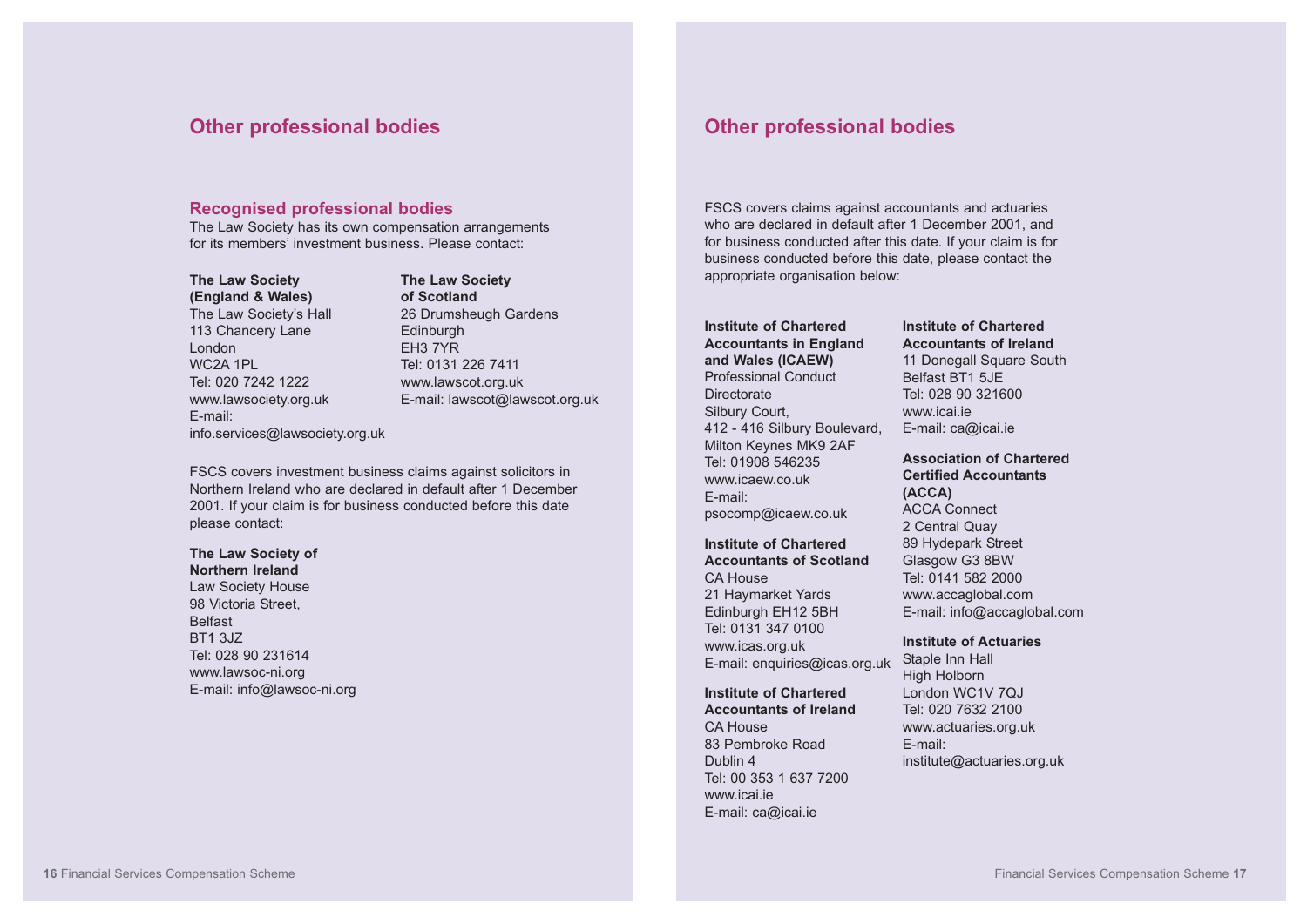**For your notes**